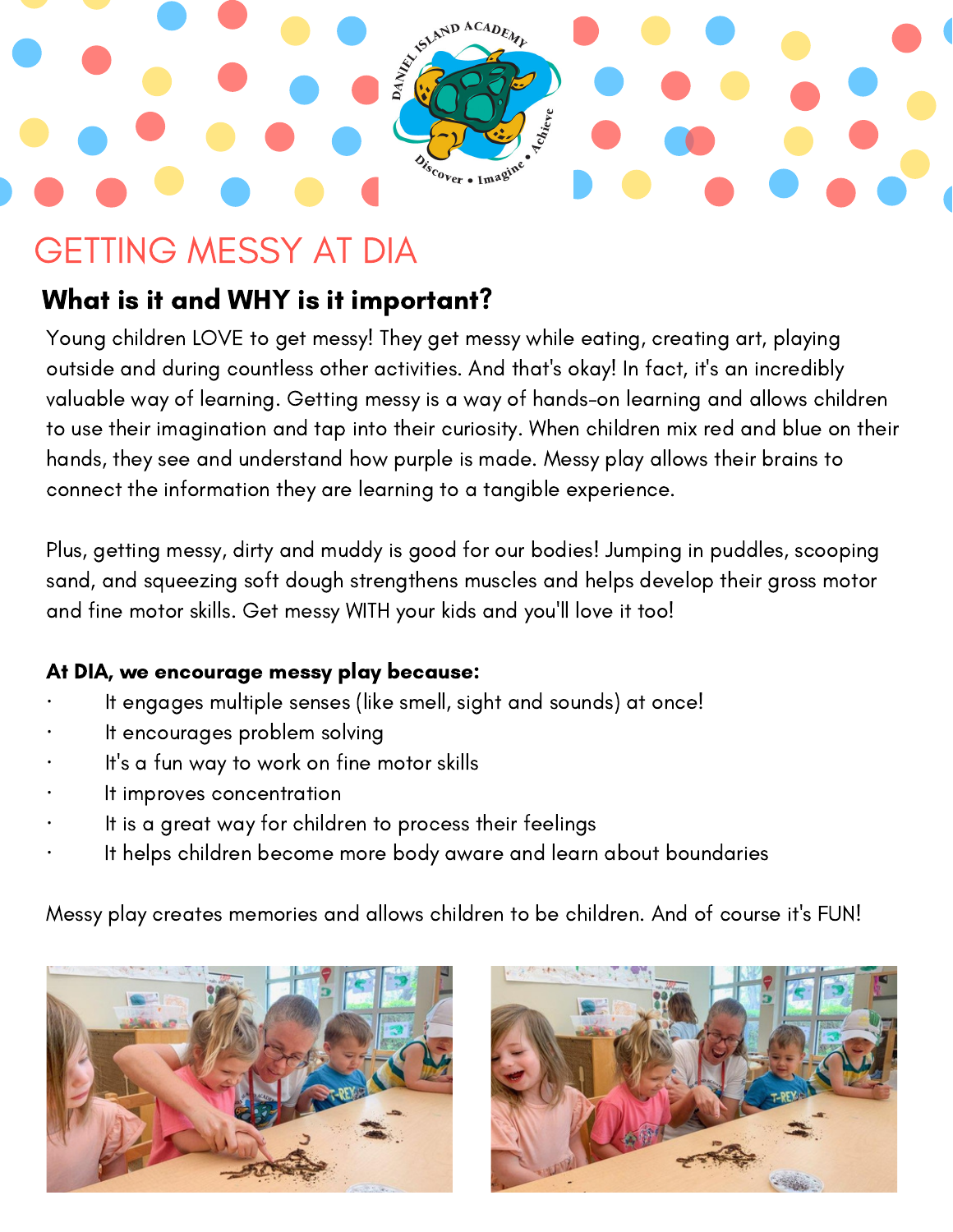

#### What does Messy Play look like at DIA?

Have you ever picked up your child from school and they were in different clothes than that morning? There's a good reason that every child has extra clothes to change into at school! We love to get messy and we do it in a variety of ways. Digging in our garden, finger painting, painting our feet, exploring with play-doh, and painting with a paint brush are some of our favorite activities! Our teachers are always thinking of creative ways to help our students to explore the world around them, even if that means getting messy. So please don't worry if your child is wearing a different outfit when you pick them up at the end of the day. That just means they had a great day learning through getting messy!



## Here ' s how you can GET MESSY at home!

#### For Toddlers:

- Finger paint outside
- Explore with buckets of water and sponges
- Give plastic toy animals a bath in a tub of soapy water
- · Try whipped cream sensory play
- · Make rainbow spaghetti
- Use paint brushes outside to "paint" the house with water